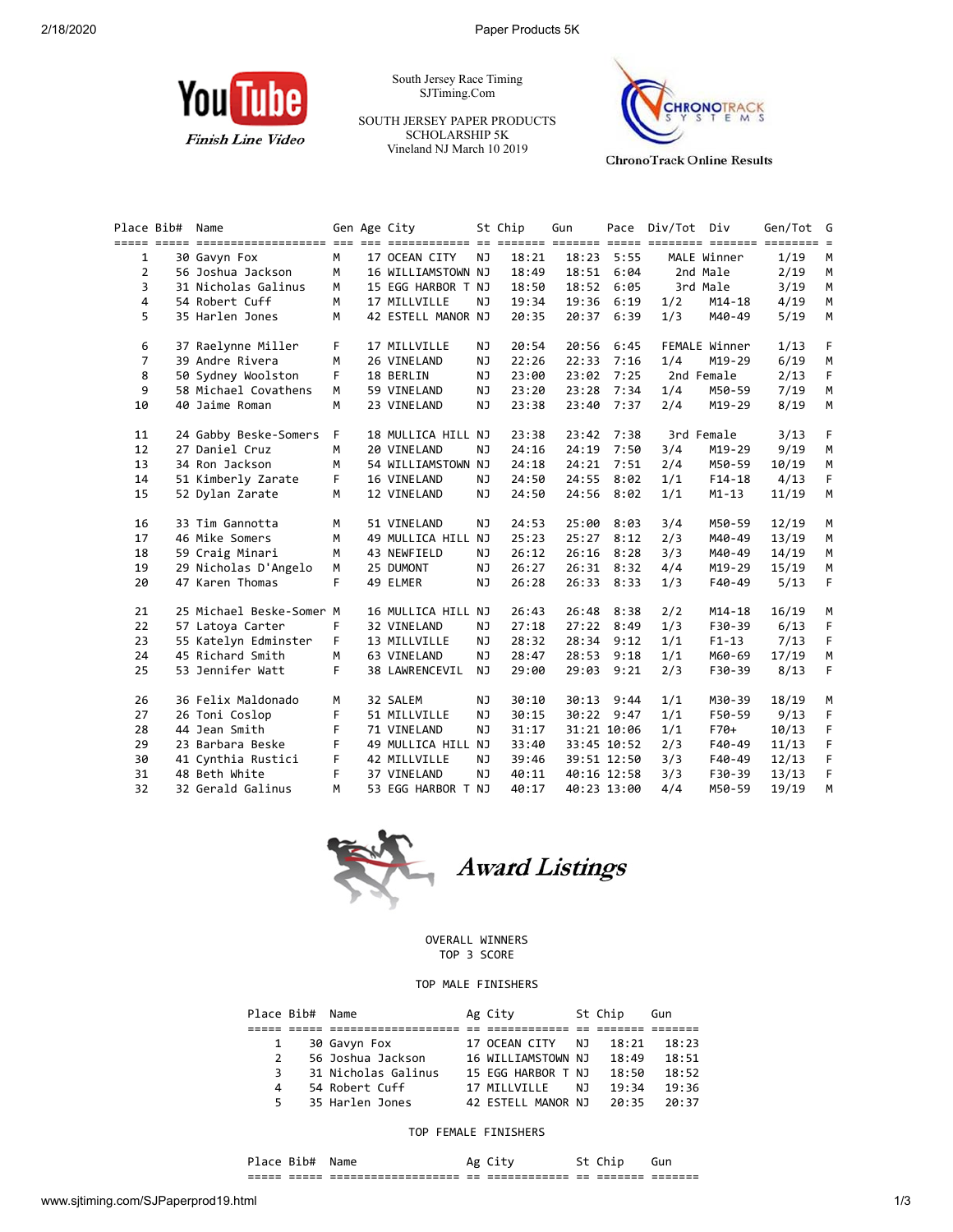2/18/2020 Paper Products 5K

| $\mathbf{1}$ | 37 Raelynne Miller                             | 17 MILLVILLE |      | NJ 20:54 | 20:56 |
|--------------|------------------------------------------------|--------------|------|----------|-------|
| 2            | 50 Sydney Woolston                             | 18 BERLIN    | NJ 1 | 23:00    | 23:02 |
| 3            | 24 Gabby Beske-Somers 18 MULLICA HILL NJ 23:38 |              |      |          | 23:42 |
| 4            | 51 Kimberly Zarate                             | 16 VINELAND  | NJ   | 24:50    | 24:55 |
| 5.           | 47 Karen Thomas                                | 49 ELMER     | N J  | 26:28    | 26:33 |

## AGE-GROUP RESULTS

MALE AGE GROUP: 1 - 13 (3 WINNERS)

|                              | Place Bib# Name |                                                                                                                               | Age City     St Gun                            |          |
|------------------------------|-----------------|-------------------------------------------------------------------------------------------------------------------------------|------------------------------------------------|----------|
|                              |                 | 1 52 Dylan Zarate 12 VINELAND NJ 24:56                                                                                        |                                                |          |
|                              |                 | FEMALE AGE GROUP: 1 - 13 (3 WINNERS)                                                                                          |                                                |          |
|                              | Place Bib# Name |                                                                                                                               | Age City 5t Gun                                |          |
|                              |                 | 1 55 Katelyn Edminster 13 MILLVILLE NJ 28:34                                                                                  |                                                |          |
|                              |                 | MALE AGE GROUP: 14 - 18 (3 WINNERS)                                                                                           |                                                |          |
|                              |                 | Place Bib# Name                                                                                                               | Age City 5t Gun                                |          |
|                              |                 |                                                                                                                               |                                                |          |
|                              |                 | 1 54 Robert Cuff 17 MILLVILLE NJ 19:36<br>2 25 Michael Beske-Somer 16 MULLICA HILL NJ 26:48                                   |                                                |          |
|                              |                 |                                                                                                                               |                                                |          |
|                              |                 | FEMALE AGE GROUP: 14 - 18 (3 WINNERS)                                                                                         |                                                |          |
|                              |                 | Place Bib# Name                                                                                                               | Age City              St Gun                   |          |
|                              |                 |                                                                                                                               |                                                |          |
|                              |                 | 1 51 Kimberly Zarate 16 VINELAND NJ 24:55                                                                                     |                                                |          |
|                              |                 | MALE AGE GROUP: 19 - 29 (3 WINNERS)                                                                                           |                                                |          |
|                              | Place Bib# Name |                                                                                                                               | Age City 5t Gun                                |          |
|                              |                 | 1 39 Andre Rivera                                                                                                             |                                                |          |
| $\mathbf{2}$                 |                 |                                                                                                                               |                                                |          |
| 3                            |                 |                                                                                                                               |                                                |          |
|                              |                 | 4 29 Nicholas D'Angelo 25 DUMONT NJ 26:31                                                                                     |                                                |          |
|                              |                 | MALE AGE GROUP: 30 - 39 (3 WINNERS)                                                                                           |                                                |          |
|                              |                 | Place Bib# Name                                                                                                               | Age City 5t Gun                                |          |
|                              |                 | 1 36 Felix Maldonado 32 SALEM                                                                                                 |                                                | NJ 30:13 |
|                              |                 | FEMALE AGE GROUP: 30 - 39 (3 WINNERS)                                                                                         |                                                |          |
|                              | Place Bib# Name |                                                                                                                               | Age City 5t Gun                                |          |
|                              |                 |                                                                                                                               |                                                |          |
|                              |                 |                                                                                                                               |                                                |          |
|                              |                 | 1 57 Latoya Carter 32 VINELAND NJ 27:22<br>2 53 Jennifer Watt 38 LAWRENCEVIL NJ 29:03<br>3 48 Beth White 37 VINELAND NJ 40:16 |                                                |          |
|                              |                 | MALE AGE GROUP: 40 - 49 (3 WINNERS)                                                                                           |                                                |          |
|                              | Place Bib# Name |                                                                                                                               | Age City                                       | St Gun   |
|                              |                 |                                                                                                                               |                                                |          |
| $\mathbf{1}$<br>$\mathbf{2}$ |                 | 35 Harlen Jones<br>46 Mike Somers                                                                                             | 42 ESTELL MANOR NJ<br>49 MULLICA HILL NJ 25:27 | 20:37    |
| 3                            |                 | 59 Craig Minari                                                                                                               |                                                |          |
|                              |                 | FEMALE AGE GROUP: 40 - 49 (3 WINNERS)                                                                                         |                                                |          |
|                              | Place Bib# Name |                                                                                                                               | St Gun<br>Age City                             |          |
|                              |                 |                                                                                                                               |                                                |          |
|                              |                 | 1 47 Karen Thomas 49 ELMER NJ                                                                                                 |                                                | 26:33    |